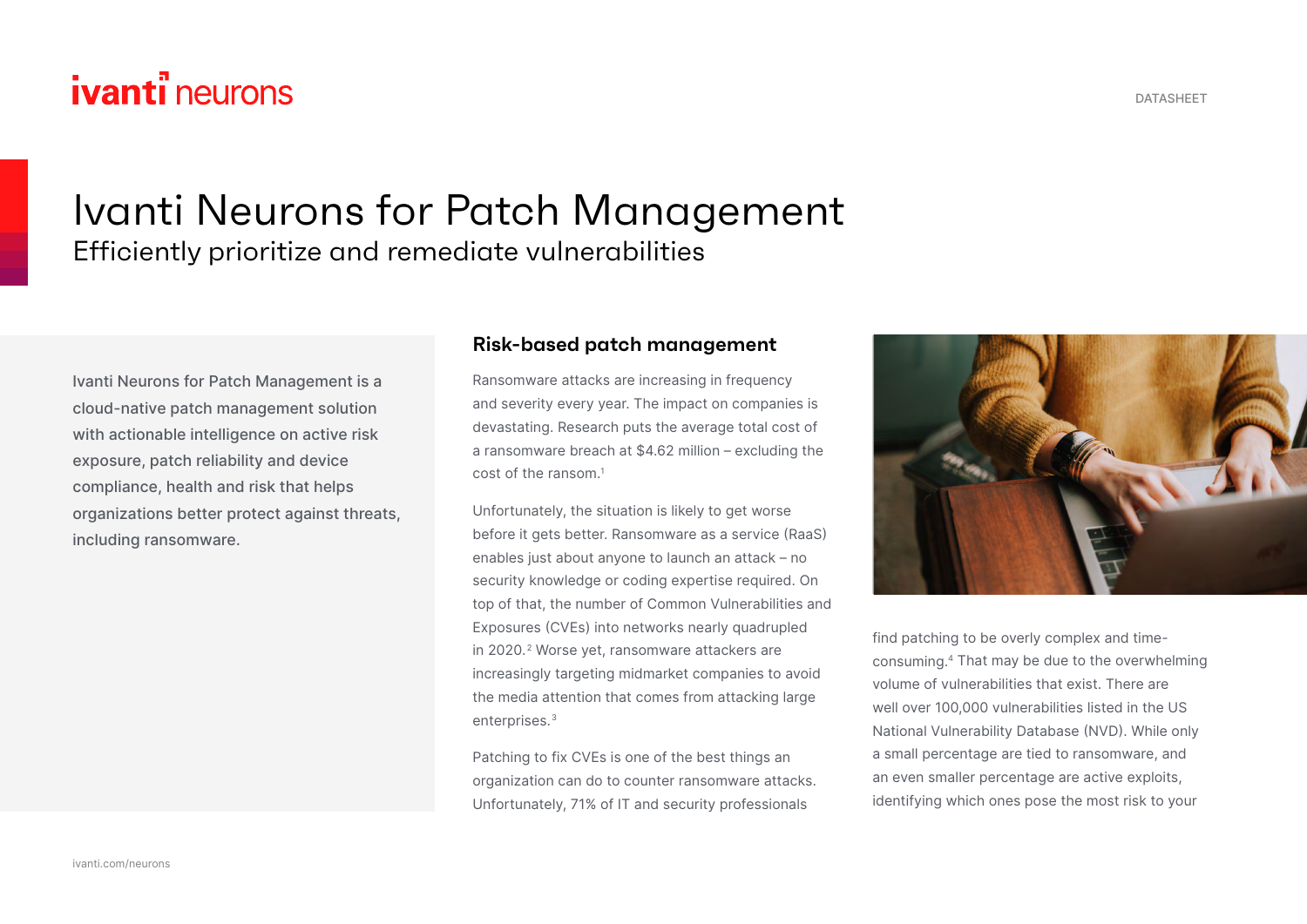organization can be tricky. From 2018-2020, using CVSS v3 scoring, if you were to patch only critical vulnerabilities, your coverage against ransomware would only be about 35%.<sup>2</sup>

Ivanti Neurons for Patch Management provides actionable threat intelligence, patch reliability insight and device risk visibility that enables IT teams to prioritize and remediate the vulnerabilities that pose the most danger to their organization. By leveraging Ivanti Neurons for Patch Management to increase the efficiency and effectiveness of their patching efforts, organizations can better protect themselves from data breaches, ransomware and other threats that stem from software vulnerabilities.



### **Key features and capabilities**

#### **Proactively patch against active exploits**

Prioritize remediation based on adversarial risk, with intelligence on known exploits and threat-context for vulnerabilities – including ties to ransomware. Ivanti's Vulnerability Risk Rating (VRR) better arms you to take risk-based prioritized action than CVSS scoring by taking in the highest fidelity vulnerability and threat data plus human validation of exploits from penetration testing teams.

#### **Achieve faster SLAs with patch reliability and trending insight**

Save time and avoid failed patch deployments with patch reliability insights from crowdsourced social sentiment data and anonymized patch deployment telemetry. This information enables you to evaluate patches based on their reliability in real-world applications before deploying them. Additionally, service-level agreement (SLA) tracking, which provides visibility into devices nearing SLA, enables you to take action on devices before they are out of compliance.

#### **Transition from on-premises to cloud patch management**

Start your journey from on-prem patch management to the cloud with the strength of Ivanti's patch technology. Ivanti Neurons for Patch Management is a cloud-native solution that allows you to transition from on-prem patch management to the cloud at your own pace instead of being forced to "rip and replace". Such gradual transitions are enabled by the solution's single pane of glass experience that provides visibility into the devices that it manages in the cloud alongside those managed via on-prem Ivanti patch management solutions.

#### **Streamline patch management processes**

Improve operational efficiencies by eliminating the need to jump between siloed patch management solutions. Ivanti Neurons for Patch Management provides visibility into all the endpoints in your environment via a single pane of glass. Advanced vulnerability insights and patch intelligence further improve operational efficiencies by enabling you to effectively prioritize patch efforts so you focus only on what matters. Further, when it's time to patch, autonomous Patch Configurations deployed to the Ivanti Neurons Agent on devices distribute thoroughly tested patches to thousands of machines in minutes.

### ivanti